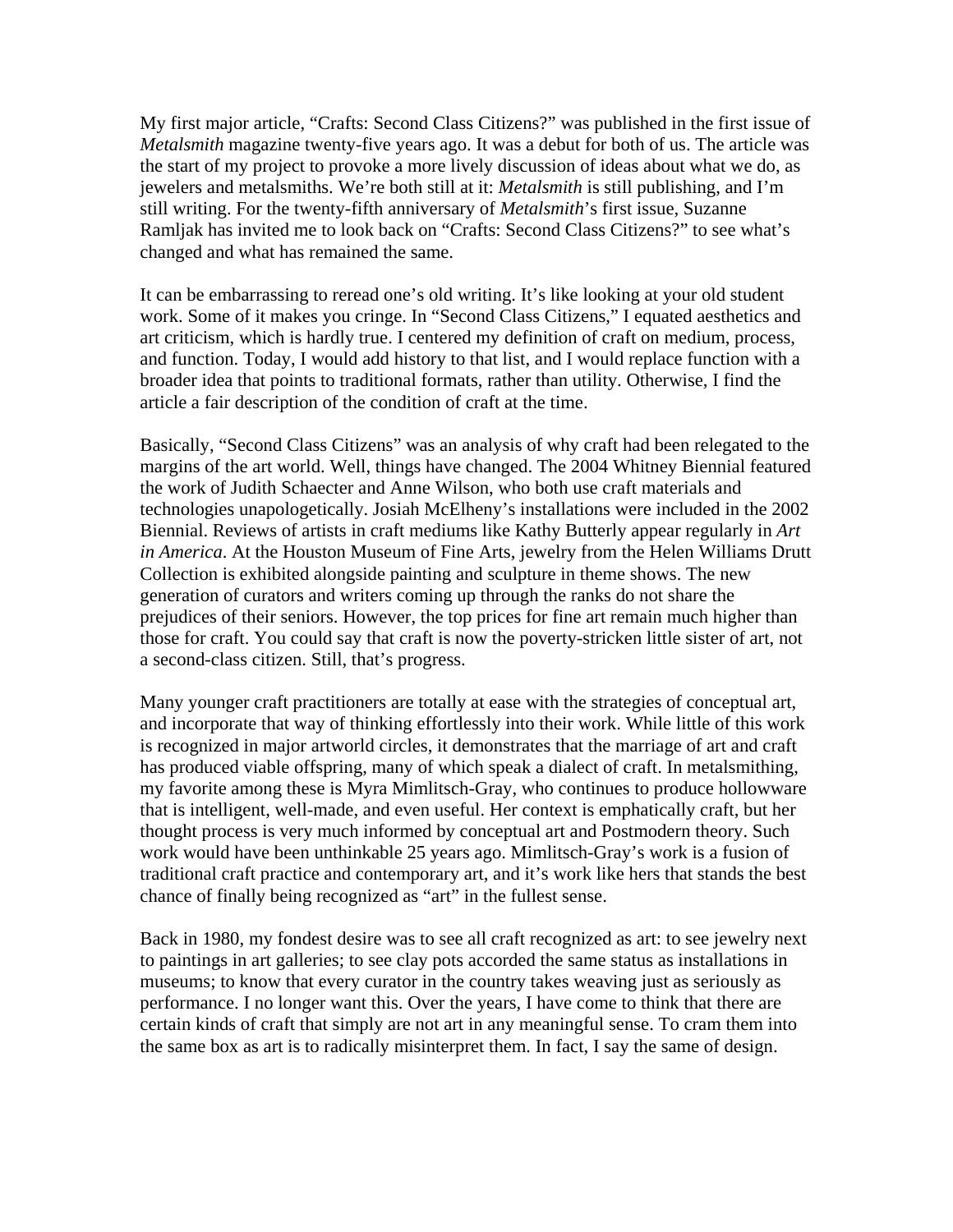I visualize the three fields (craft, design, and art) as partially overlapping, like three circles that share a common area in the center and overlap each other on the edges, but each also occupies some space that is merely its own. Some craft is also art (or should be, in a perfect world), but some craft is just craft. That is to say, art is a distinct category of ideas and objects and phenomena, all very interesting in its own right – *but so is craft*. I now believe that craft has its own distinct identity, and to submerge that identity within art would be to erase it. In other words, I think some craft properly belongs in its own category, and should never be interpreted as a kind of art.

From my study of craft history, I have come to believe that craft as we know it is a recent invention. In the 1860s, William Morris imagined a new decorative art (as craft was called back then) that would embody certain virtues: it would be made by hand; it would be beautiful; and it would be accessible to all. These three virtues were the basic aspirations of the entire Arts and Crafts Movement. But the Movement sputtered out after the First World War. In one of the great ironies of history, Morris's vision of "art for all" became a clarion call for the Bauhaus. His vision was taken up by industrial designers, many of them true believers in the power of mass-production to bring good design to the masses. However, the spirit of making beauty accessible to the widest possible audience remains alive in a certain segment of contemporary craft: the women and men who make production craft. These people are the true inheritors of Morris's vision. They preserve his intentions better than anybody else. Similarly, they preserve the distinct identity of craft – the one that remains stubbornly outside of art – better than anybody else, too.

The way I see it, their work doesn't belong in the Whitney Biennial, and it shouldn't be reviewed in *Art in America*. It's not art. The work is too conservative, too comfortable, too concerned with ordinary experience, to fit into the relentlessly progressive model of contemporary art. Its business is familiar beauty, not ceaseless invention. But this is not a bad thing, not at all. This kind of work should be honored and respected – and analyzed – on its own terms. Production craft deserves much more serious attention than it gets. It needs a champion, a present-day William Morris who can speak to the ambitions of production craft, and say exactly why it has an important place in the 21st century. Any volunteers?

It's unlikely that anyone will step forward. In "Second Class Citizens," I wrote at length about the Romantic sensibilities of many people in the crafts. Other than a few college teachers and mavericks, most craft practitioners are not skilled writers: they tend to favor the direct experience of making over verbalization. At the time I wrote the article, I did not understand the negative side of the Romantic tendency: craft is afflicted with a profound anti-intellectualism. There are a number of people who distrust all writing, and who find any analysis of craft to be a betrayal of all they hold dear. The worst of them attack any attempt to analyze craft with a hatred that continues to surprise me. While this is not new, the bitterness of such attacks seems to have grown in direct proportion to the amount of critical writing that appears in publications like *Metalsmith*.

One of my chief complaints in "Second Class Citizens" was about the "weak tradition of writing about the crafts." I was partly wrong: both the British and the American Arts and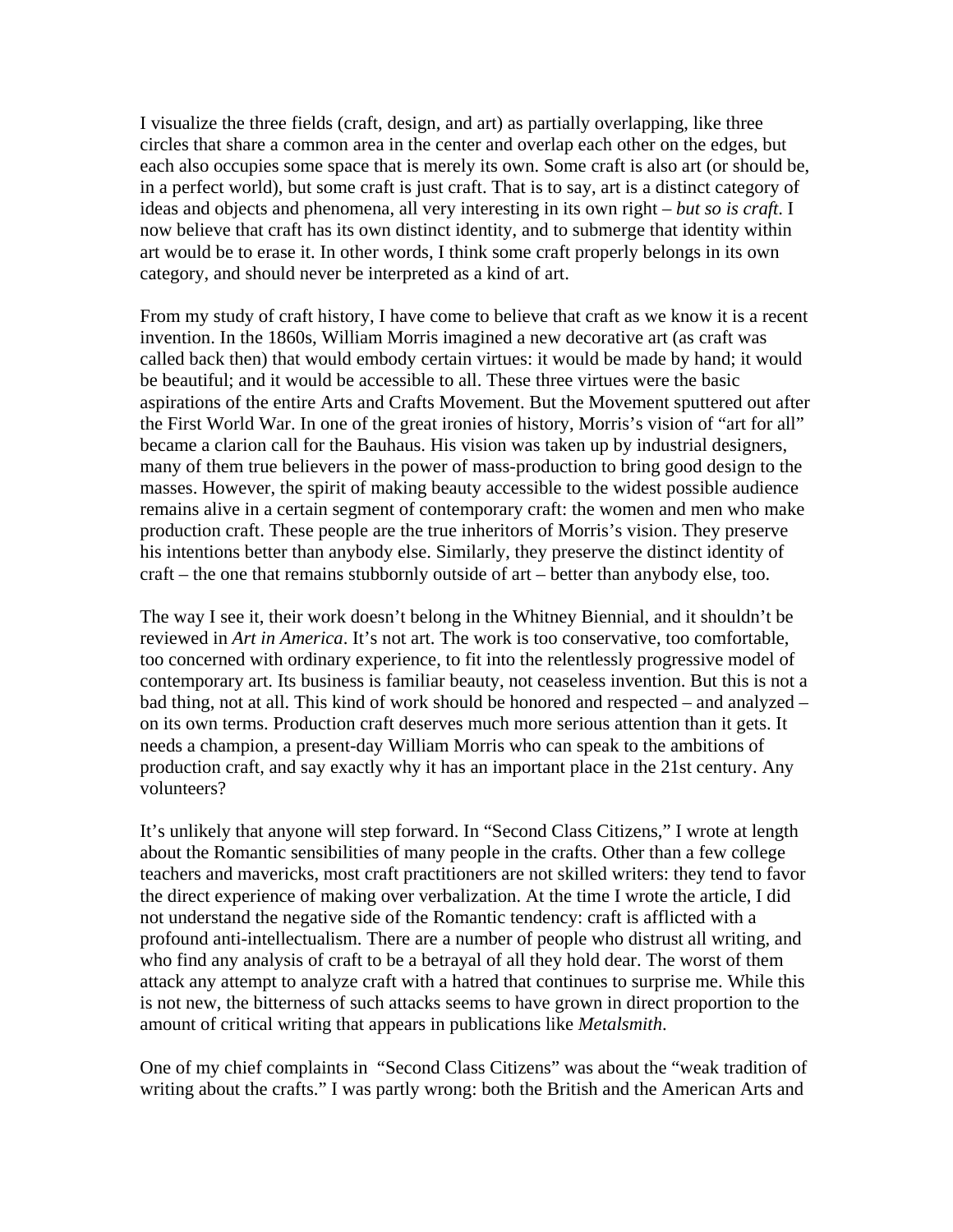Crafts Movements generated a substantial amount of writing. But I was right when it came to contemporary writing. Luckily, the body of good writing about contemporary craft has grown substantially since 1980. In ceramics, Garth Clark recently published an anthology, and just this year he was awarded the College Art Associations Mather Award for significant critical writing. Dozens of other writers have published monographs on notable craft artists. Over the years, hundreds of catalogs and commentaries about modern craft have appeared. These are all signs of maturity in the field. In jewelry and metalsmithing, the pages of this magazine are graced by excellent pieces by Tacey Rosolowski and Glen Brown, among others. In the crucial area of critical writing, things are looking up.

Another notable shift concerns what I called the "five-year-lag-syndrome." I accused the crafts community of taking up developments in the fine arts too slowly, thus looking like the whole field was behind the curve. But there's no real curve anymore. The visual arts have fragmented and split; there's no identifiable avant-garde. Artists return to styles and ideas developed decades ago, finding rich veins for exploration. Conceptual art first appeared in the late 1960s, but far from being outmoded by more recent movements, it's a pervasive influence in all segments of visual art practice. Other movements like earth art and minimalism have their own influence, and forms like installation and performance and painting and even bronze casting all remain vital. The notion of a single movement dominating the scene is obsolete. Plus, Post-Modernism permitted a mix-and-match sensibility that treats all forms and movements as interchangeable parts, to be combined at will. In this atmosphere, it's nearly impossible to lag behind. Everybody is even because nobody is in the lead.

Still, there's one aspect of the crafts that hasn't changed much. In 1980, I wrote, "Why don't we speak about the crafts as having distinctive ideas and attitudes that separate them from painting and sculpture?" This project has barely been started. For some reason, the British are more interested in speaking to issues that inform all craft practices, and a number of symposia and publications have been devoted to all the craft mediums. But in the US, each medium seems to exist inside its own little ghetto, and commentary seems mostly to focus on concerns native to particular mediums. And while that's certainly necessary, it's also extremely important to speak about all the crafts, and to explain why craft is relevant in the 21st century.

Why? Because crafts are viewed as a single unit from outside. From the inside, a weaver might think her craft has nothing whatsoever to do with jewelry. How is a loom like a hammer, anyway? But from the outside, all the mediums appear to be bunched together in craft departments, craft shows, and craft galleries. And this perceived unity is particularly important in the academic community, where all the crafts must justify their continued presence. Deans, Presidents and Boards want to know: why are we still teaching crafts? What's the point? And the field's failure to present a cogent defense for its existence as an academic discipline has resulted in the closure and shrinkage of many programs nationwide. Like it or not, college programs create the future health and prosperity for all the crafts. Most young practitioners get introduced to their crafts in a college course, and many future customers get their first taste of handmade objects there,